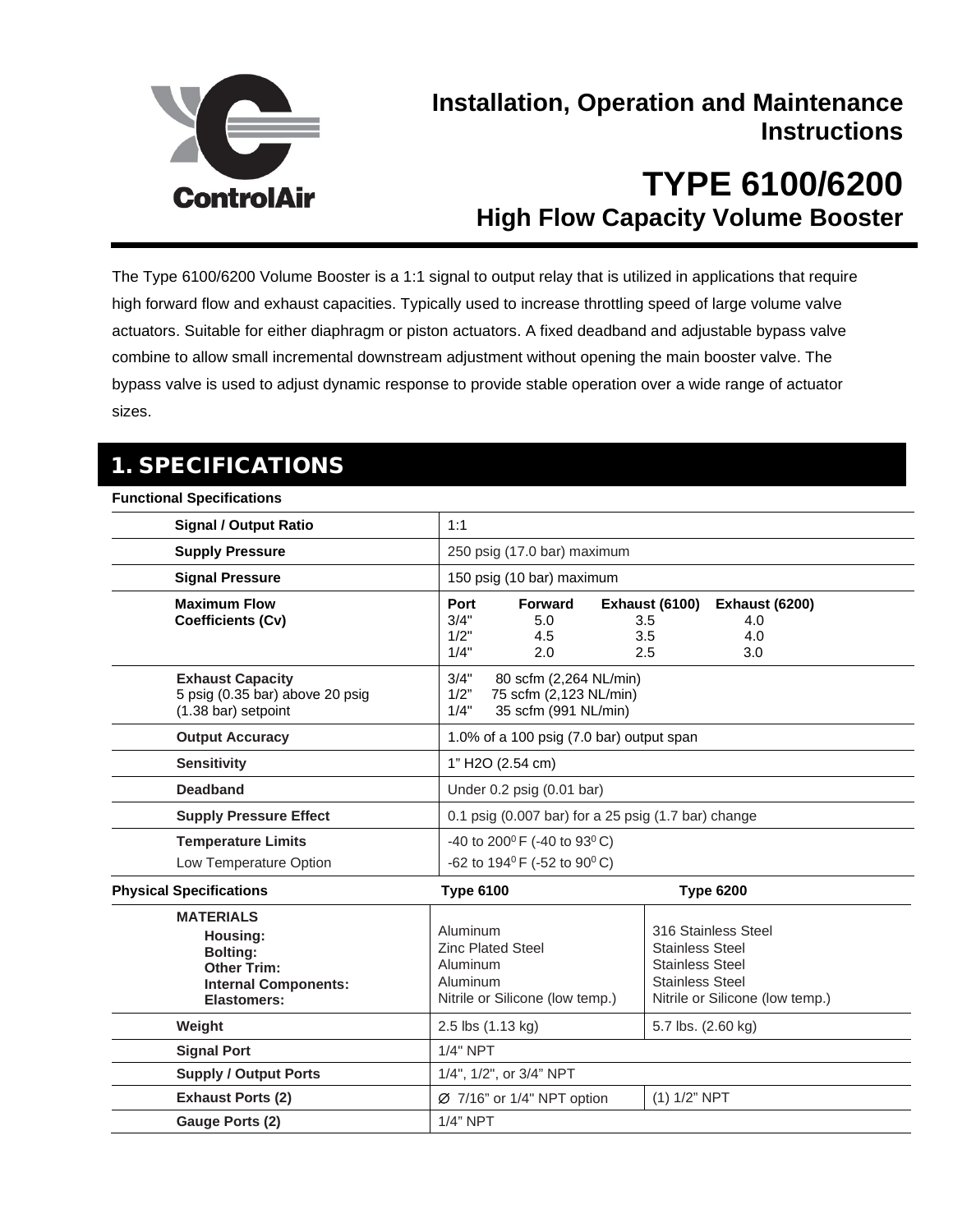### 2. DIMENSIONAL DRAWING



| 6100 |                                            | 3.56 [90.5]   2.01 [51.1]   4.23 [107.3]   Ø7/16 (1/4" E' OPTION) (2) |
|------|--------------------------------------------|-----------------------------------------------------------------------|
| 6200 | $3.79$ [96.3]   2.13 [54.1]   4.54 [115.4] | $1/2 - 14$ NPT $(1)$                                                  |

(Drawing downloads available at http://www.controlair.com)

### 3. INSTALLATION

**WARNING:** Only qualified personnel should install or service a volume booster. Volume Boosters should be installed, operated, and maintained in accordance with international and applicable codes and regulations, and ControlAir instructions. If the booster vents fluid or a leak develops in the system, it indicates that service is required. Failure to take the booster out of service immediately may create a hazardous condition. Personal injury, equipment damage, or leakage due to escaping fluid or bursting of pressure-containing parts may result if this booster is over pressured or is installed where service conditions could exceed the limits given in the Specifications section, or where conditions exceed any rating of the adjacent piping or piping connections. To avoid such injury or damage, provide pressure-relieving or pressure-limiting devices (as required by the appropriate code, regulation, or standard) to prevent service conditions from exceeding limits. Additionally, physical damage to the booster could result in personal injury and property damage due to escaping fluid. To avoid such injury and damage, install the booster in a safe location.

#### **3.1 Pre-Installation Requirements**

- 3.1.1 The Type 6100/6200 require a source of clean, oil-free dry instrument grade air filtered to 40 microns.
- 3.1.2 Air should be free of all contaminants and hazardous gases, flammable or toxic.
- 3.1.3 Clean all pipelines of dirt and scale prior to installation.



*Failures attributable to instrument air supply contamination are not covered by the warranty.*

*This instrument vents to atmosphere. The use of supply gas other than air can create a hazardous environment.*

3.1.4 Apply a minimum amount of pipe compound to the male threads of the fitting only. Do not use thread sealant tape on pipe fittings as it tends to contaminate the valve causing the booster to malfunction.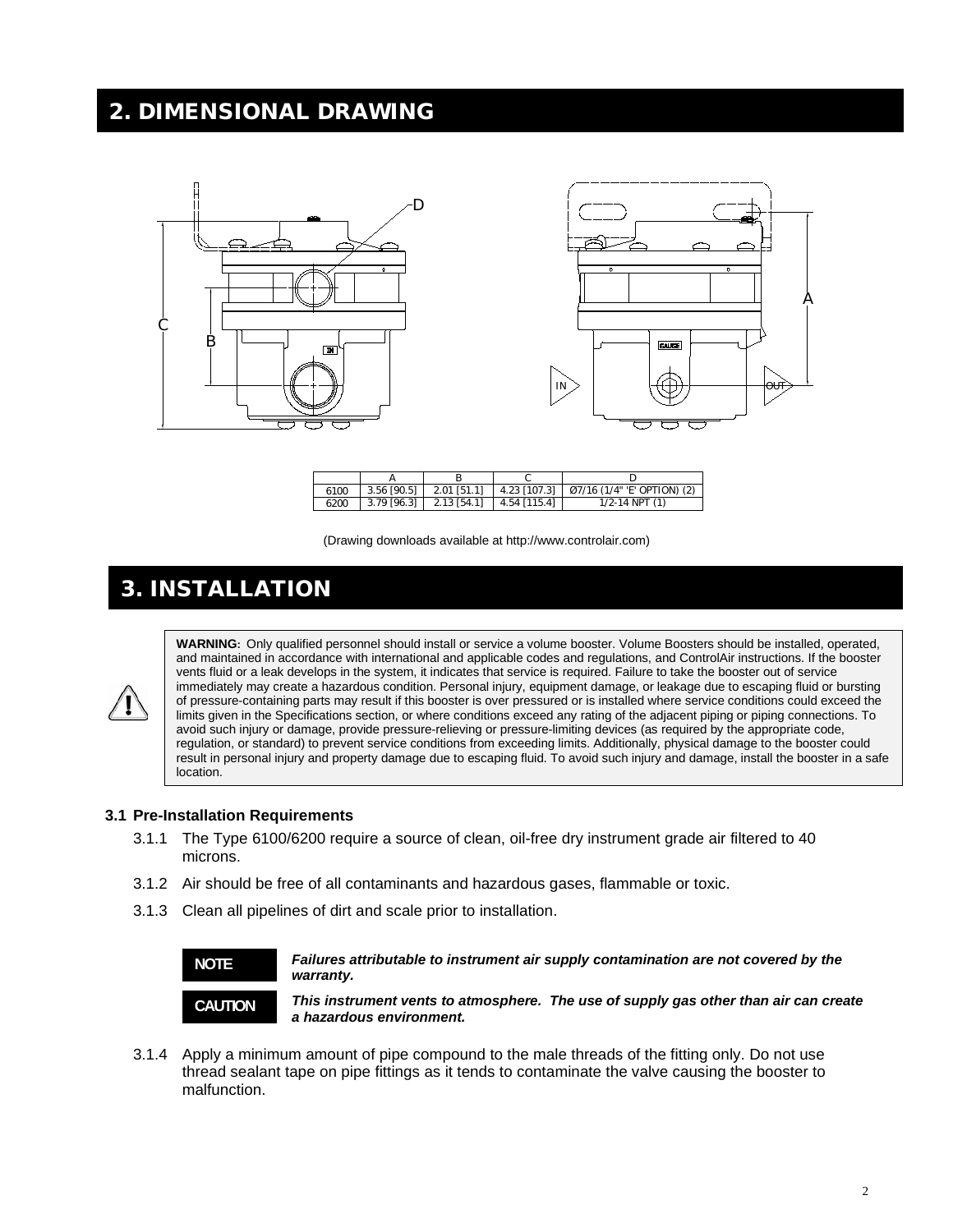#### **3.2 Installation**

- 3.2.1 Install the booster so that direction of flow is from Inlet to Outlet as labeled "IN" and "OUT" marked on the body. Inlet and outlet porting is 1/4", 1/2" or 3/4" NPT. The signal port is 1/4" NPT. Tighten all connections securely.
- 3.2.2 Booster can be mounted in any position and is typically nipple-mounted between the pneumatic supply source and the actuator. See Figure 2 for typical installation illustrations.

**CAUTION**

*Do not use separate pressure supplies for the volume booster and associated positioner as this may prevent the booster from exhausting immediately when there is loss of positioner supply pressure, but not loss of booster supply pressure.*

3.2.3 Ensure that piping to and from the booster is of proper size to meet the capacity demands of the booster and that the downstream actuator has properly sized input connections so as not to limit flow.

**CAUTION**

*Keep exhaust port free of any obstructions. Excessive exhaust restriction can damage the booster. High flow capacity exhaust silencers and full size exhaust piping must be used to limit back pressure during the exhaust cycle in operation.*

**Figure 2 – Typical Installations**